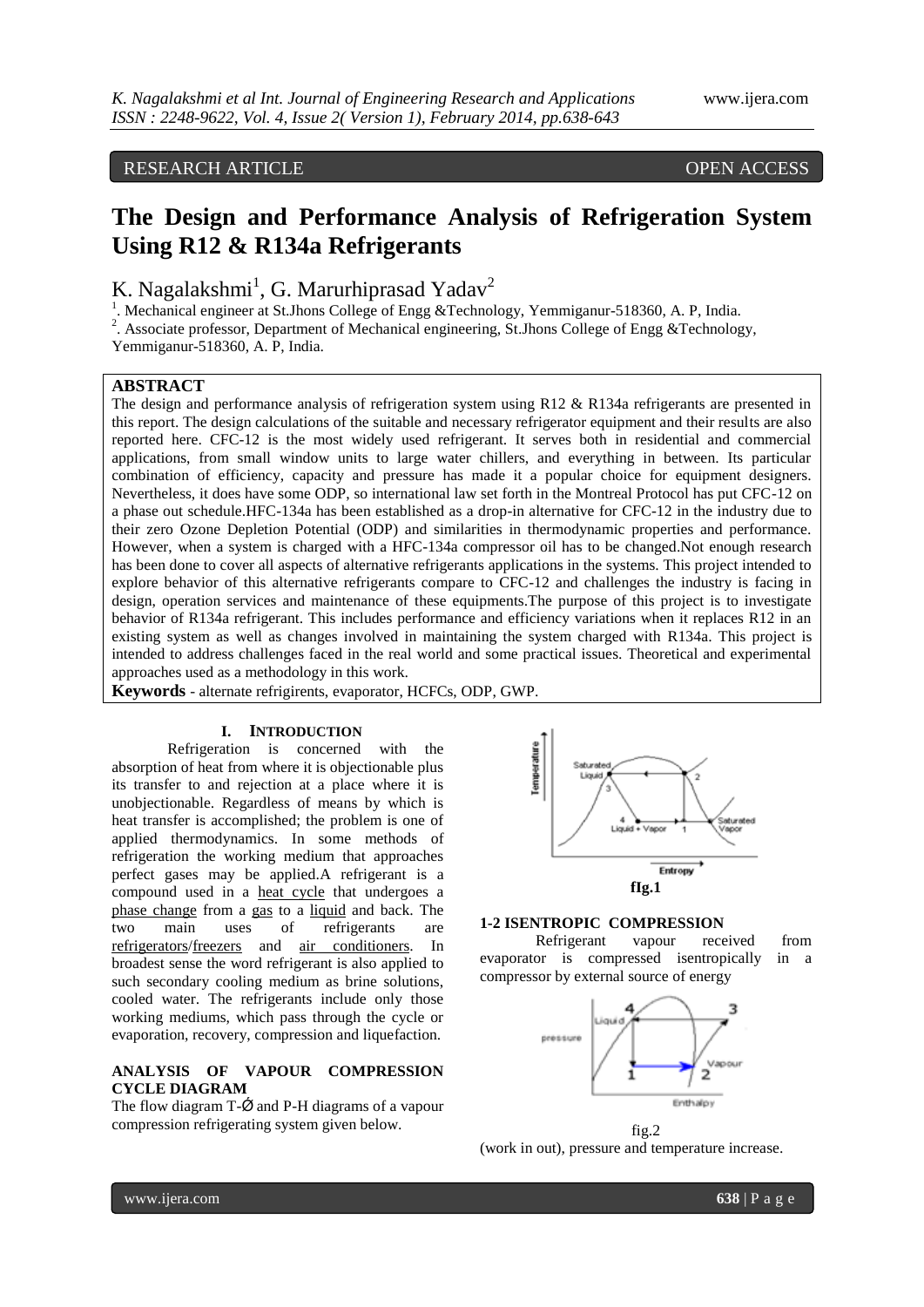#### **2-3 CONDENSATION**

Compressor discharges vapour into the condenser where it condensed completely i.e. turns in to liquid. Heat is rejected from the refrigerant to cooling medium, usually air or water.

#### **3-4 EXPANSION**

From condenser liquid refrigerant passes through the expansion valve where it is throttled resulting in a drop of temperature and pressure. However, enthalpy remains constant (throttling expansion)

#### **4-1 EVAPORATION**

Liquid refrigerant at a low temperature passes into evaporator where it extract heat from the product to be cooled. Due to absorption of extract heat liquid refrigerant turns into vapour, and enters in to the compressor.

#### **COEFFICIENT OF PERFORMANCE**

Work input W=H2-H1

Refrigerating effect N=H1-H4 Since, during the process 3-4, enthalpy is constant. Therefore enthalpy at 4(H4) is equal to enthalpy at 3(H3)

Refrigerating effect N=H1-H3

C.O.P=REF EFFECT /WORK INPUT=H1-H3/H2-  $H1$ 

# **II. DETAILS OF DESIGN AND CONSTRUCTION**

**SELECTION OF COMPRESSOR Compressor specifications**

Motor H.P=1 H.P.

Speed= 640 r.p.m

 **Cylinder specifications**

No of cylinders  $= 1$ 

Bore diameter  $= 63.5$  mm

Stroke length =  $762$  mm, Displacement =  $4825$ cm<sup>3</sup>

#### **DETAILS OF DESIGN EVAPORATOR**

The selected evaporator for the design is natural convection bare tube, Dry Expansion, Shell and tube Evaporators.

Heat reaches the Evaporator by all three methods of heat transfer and conduction and radiation.

#### **DESIGN OF EVAPOURATOR**



Inlet temperature of the evaporator coil  $(T_1) = -1.6$ °C Outlet temperature of evaporator coil  $(T_2) = 3.4$ °C Temperature difference between inside and outside of the evaporator =  $(3.4)+(1.6) = 5$ The overall heat transfer, co-efficient "U" factor from data tables for copper =  $400 \text{kcal/m}^2$ -hr- $\textdegree$ C Load taken by the evaporator = AU  $\Delta T$ i.e. Refrigerating capacity = AU  $\Delta T$ Refrigerating capacity  $=$  load taken by Evaporator  $=$  $1555 = AU \Delta T$  $A = 1555$ / U  $\Delta T = 1555$ / (400 x 5) = 0.77 m<sup>2</sup> Diameter of the coil  $(D) = 5$ mm Then  $A = \Pi DL$ Length of the coil (L) =  $A/AD = 0.77/(\pi \times 0.005)$  =  $49.5m<sup>2</sup>$ Length of coil in one turn =  $2(40+20)$  $= 180$  cm Number of turns in the tank  $= 4950/180$  $= 27.4$  turns, say 28 turns

Provide 10 cm gap between each turn of the coil. The evaporator coil should be arranged the side of the tank that will be easy for periodic cleaning.

## **SELECTION OF CONDENSER**

The condenser load can be calculated by the following equation: Heat transfer  $Q=$ m Cpl  $(T_3-T_2)$ Load on the condenser = m Cpl  $(T_3-T_4)$  $Q =$  heat absorbed in evaporator + heat of compressor. Heat absorbed in evaporator  $= 1555$  k cal/h Heat of compressor  $= v x 1$  $= 220 \times 3$  $=640w$  $= 640 \times 0.86$  $= 550.4$  kcal.  $Q = 1555 + 550.4 = 2105.4$  k cal  $Q = UA \Delta T$  $A = 2105.4/400 \times 22$  $= 0.239$  $A = \Pi d1$  $d = 5$ mm Length of coil (L) =  $0.239 / 0.005$  $= 15.23m$ LENGTH IN ONE TURN  $= (40 + 40) = 80$ cm Number of turns required  $= 15.23 / 0.80$  $= 19.0389$ 

$$
=20
$$

www.ijera.com **639** | P a g e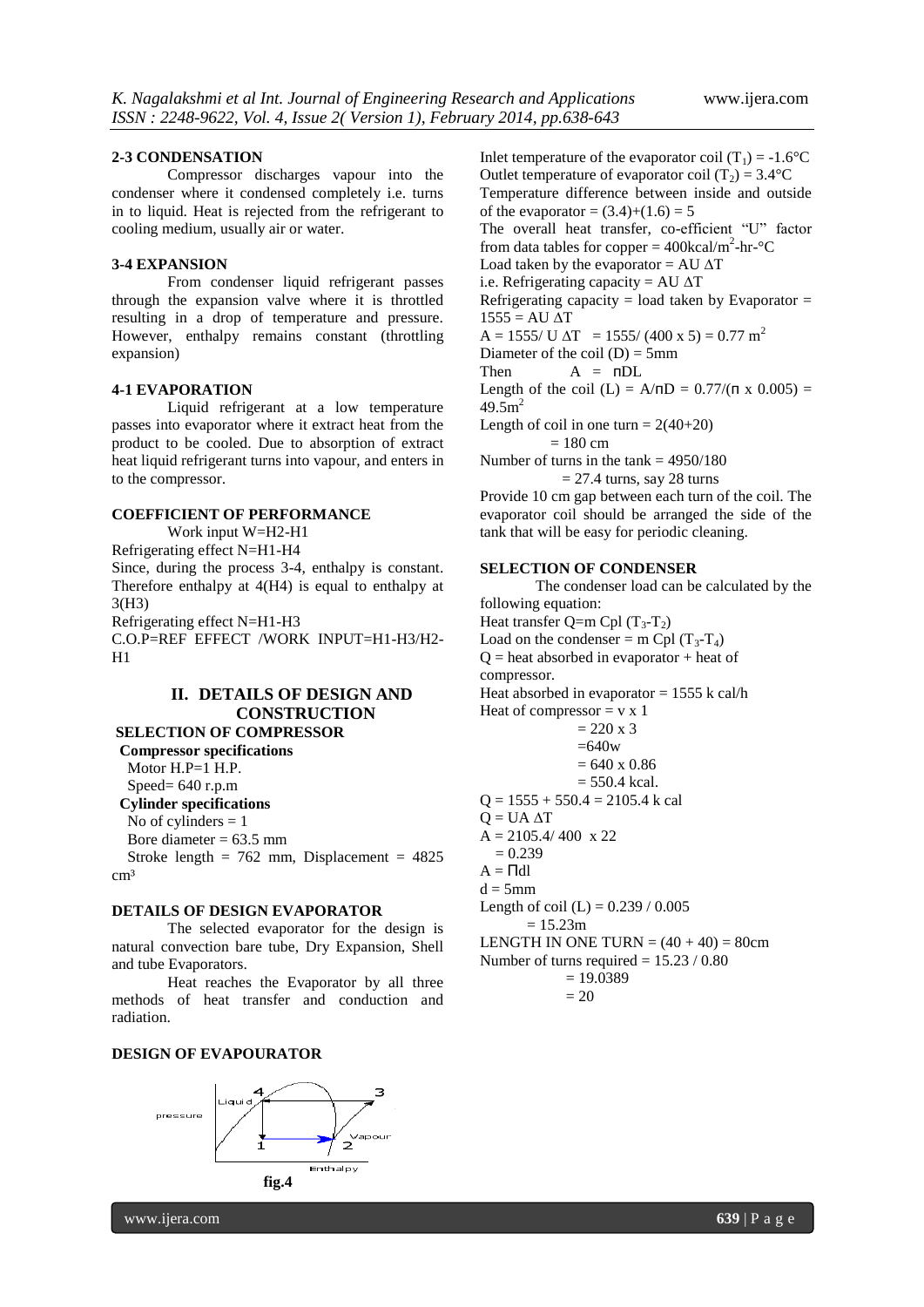

fig 5.Experimental Set-up

# **III. STEPS FOR CONVERTING R-12 TO R-134A REFRIGERATOR**

- Replace the compressor.
- Flush the entire system clean with alcohol and let it be free for few hours.
- Then rinse it with alcohol again and then blew it clean with DRY AIR (if you don't have a good air dryer for your compressor (or have no compressor), get a good compressed air).
- Replace all seals on the spring clamp and screwtogether.
- Put the required amount of lubricating oil in the compressor.
- Charge with the new R134A refrigerant

#### **CALCULATIONS**

Evaporator Temperature  $(T_1) = -30$ <sup>o</sup>C Condenser Temperature  $(T_2^1) = 30^{\circ}$ C From charts,

At -30 $^{\circ}$ C, Enthalpy (h<sub>1</sub>) = 338.143 kJ/kg Entropy  $(s_1) = 1.57507$  kJ/ (kg.K) At 30°C, Enthalpy  $(h_2^1) = 363.566$  kJ/kg Entropy  $(s_2^1) = 1.54334 \text{ kJ} / (\text{kg.K})$ Enthalpy  $(h_3) = 228.540 \text{ kJ/kg}$ 

#### From the graph,

 $s_1 = s_2$  and  $h_3 = h_4$ We know that,

 $h_2 = h_2^1 + Cp (T_2 - T_2^1)$ 

#### Equation  $- A$

 $s_2 = s_2^1 + Cp \ln (T_2/T_2^1)$  $1.57507 = 1.54334 + 0.7253 * ln (T2/303)$ On simplification we get,  $T_2 = 316.5$  K Substituting in Equation  $- A$  we have,  $h_2 = 363.566 + 0.7253 * (316.5 - 303)$  $= 373.35$  kJ/kg (1)Refrigerating Effect =  $h_1 - h_4$  $= 109.603$  kJ/kg  $(2)$ Coefficient of Performance  $(C.O.P)$  = Refrigerating Effect / Work done by the Compressor  $=$   $(h_1 - h_4) / (h_2 - h_1)$  $= 3.11$ 

#### **IV. RESULTS & DISCUSSIONS:**

Graphs are drawn from the above tabulated results.

- Coefficient of Performance with Evaporator<br>Temperature at a constant Condenser Temperature at a constant Temperature.
- Compressor exit Temperature with Evaporator Temperature at a constant Condenser Temperature.
- Specific Volume at inlet to Compressor with Evaporator Temperature.





From the Fig.6 It is observed that the coefficient of performance of the refrigeration system is increasing almost linearly as the Evaporator Temperature is increased when the refrigerant used was R-12. the shape of the graph is almost similar when the results were plotted using R-134a as the refrigerant however it is observed that the values of coefficient of performance are slightly higher in case of refrigerants R-12 . But refrigerant are R-134a may be preferred because of the zero value of the ozone depletion potential.



#### fig.7 Variation of C.O.P with evaporator temp.at condenser temperature of  $40^{\circ}$ c

From the fig.7 It is observed that the coefficient of performance of the refrigeration system is increasing almost linearly as the Evaporator Temperature is increased when the refrigerant used was R-12. The shape of the graph is almost similar when the results were plotted using R-134a as the refrigerant however it is observed that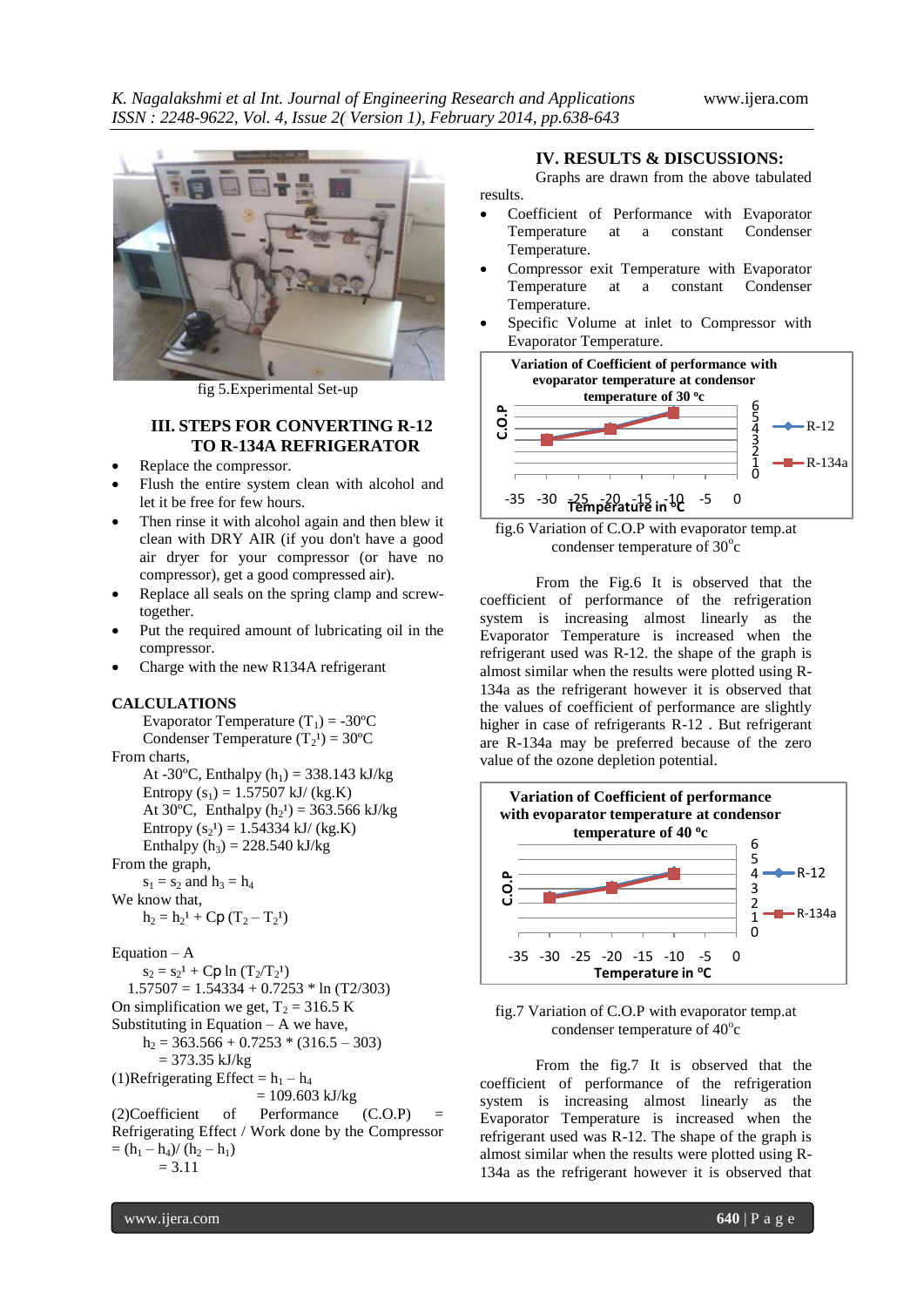the values of coefficient of performance are slightly higher in case of refrigerants R-12. But refrigerant are R-134a may be preferred because of the zero value of the ozone depletion potential



fig.8 Variation of C.O.P with evaporator temp.at condenser temperature of  $50^{\circ}$ c

From fig8 It is observed that the coefficient of performance of the refrigeration system is increasing almost linearly as the Evaporator Temperature is increased when the refrigerant used was R-12. The shape of the graph is almost similar when the results were plotted using R-134a as the refrigerant however it is observed that the values of coefficient of performance are slightly higher in case of refrigerants R-12. But refrigerant are R-134a may be preferred because of the zero value of the ozone depletion potential



fig.9 Variation of Compressor Exit Temperature with evaporator temp.at condenser temperature of  $30^{\circ}$ c

From fig.9 it is observed that the compressor exit Temperatures keeping the Condenser Temperature constant at 30ºC the Evaporator Temperature is varied from -30ºC to - 10ºC at intervals of 10ºC it is absorbed that from the graph the compressor Temperature as the Evaporator Temperature is increased from -10ºC to -30 ºC . In case of R-134a the shape of the graph is similar in case R-12.



fig.10 Variation of Compressor Exit Temperature with evaporator temp.at condenser temperature of  $40^{\circ}$ c

From fig.10 it is observed that the compressor exit Temperatures keeping the Condenser Temperature constant at 40ºC the Evaporator Temperature is varied from -30ºC to - 10ºC at intervals of -10ºC it is absorbed that from the graph the difference in the Compressor exit temperature between R-12 & R-134a is more at an Evaporator Temperature of -30 and is relatively less when the Evaporator Temperature is -10ºC .





From fig.11 it is observed that the compressor exit Temperatures keeping the Condenser Temperature constant at 50ºC the Evaporator Temperature is varied from -30ºC to - 10ºC at intervals of -10ºC it is absorbed that from the graph the difference in the Compressor exit temperature between R-12 & R-134a is more at an Evaporator Temperature of -30ºC and is relatively less when the Evaporator Temperature is -10ºC



fig.12 Variation of specific volume with evaporator temperature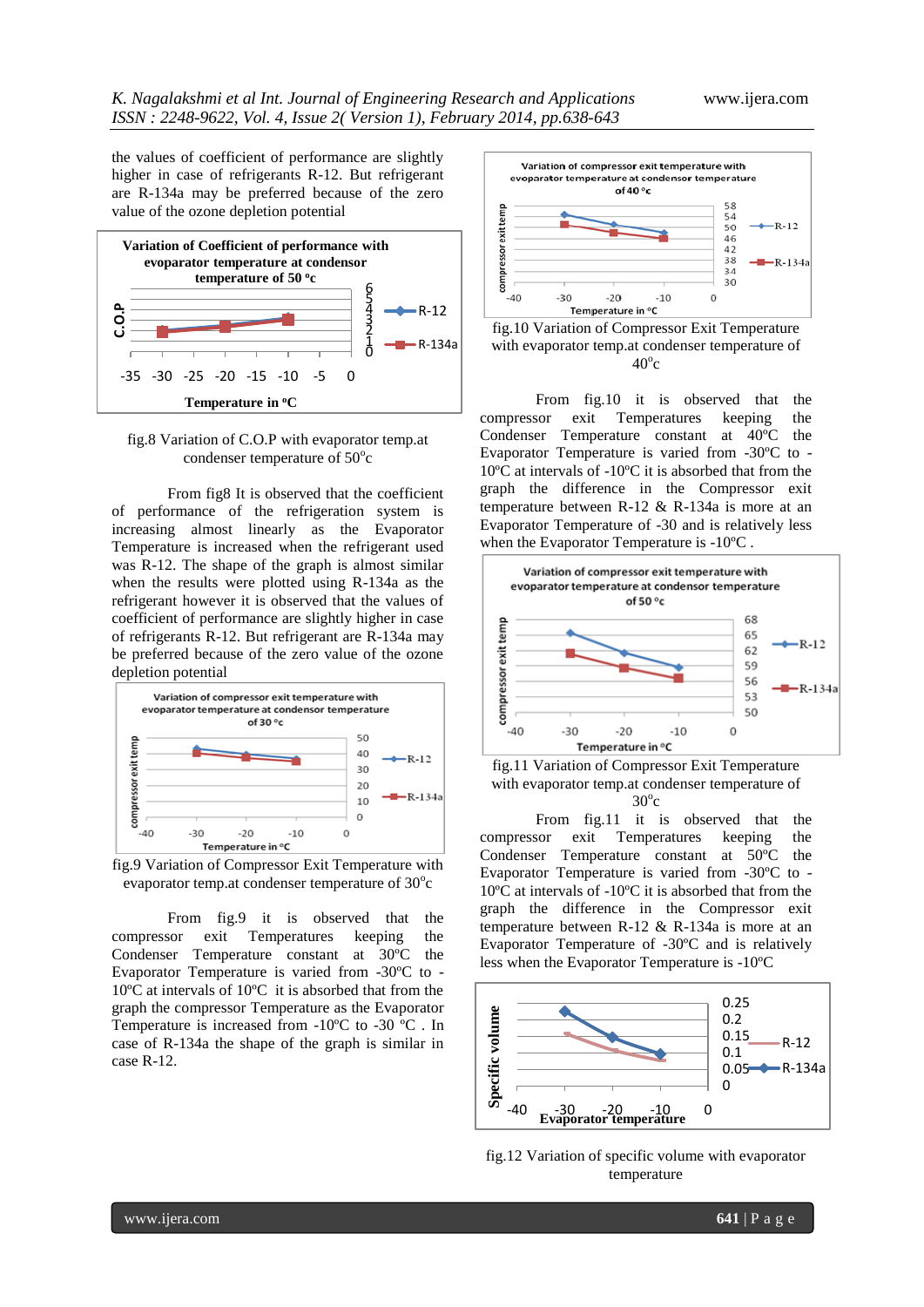According to the graph fig.12 the specific volume is plotted against Evaporator Temperature it is observed that the difference in specific volume between R-12 & R-134a is less at an evaporator Temperature of -30ºC and is relatively less when the Evaporator Temperature is -10ºC .

From the graphs, we know that Coefficient of Performance for R-12 refrigerant is slightly greater than that of R-134a refrigerant. Even though the C.O.P for R-12 refrigerant is slightly greater than that of R-134a refrigerant, we prefer to use R-134a refrigerant because its Ozone Depletion Potential value is zero. Also, the replacement of CFCs with HFCs provides more efficient refrigeration and does not act as greenhouse gas and the less electricity is needed for refrigeration.

#### **V. CONCLUSION**

It has been observed that the refrigerator test rig is very much suitable for educational purposes. In order to know working of VCR system practically and also for knowing the pressure and temperatures at various points of the cycle. These results will help for modifications and for new designs. It has been seen from the results and graphs that COP of R12 is little greater than COP of R134a. Even though COP of R12 is grater than R134a it must be replaced withR134a because of following reasons.

- R134a refrigerant is non-toxic and does not flare up within the whole range of operational temperatures.
- Ozone depletion potential ODP=0, global warming potential GWP=0.25 and Estimated Atmospheric life EAL=16.
- In Middle temperature refrigeration facilities and air conditioning systems, refrigerating factor of R134a is equal to the factor for R12 or higher than that.
- In high temperature refrigeration facilities, specific cold-productivity when operating on R134a is also a bit higher than that of R12.
- Increasing of dehumidifying ability of filter dehydrators due to high hygroscopic property of R134a system-synthetic oil.
- Improvement of widely used all over the world as a main substitute of R12 for refrigeration equipment operating within middle-temperature range. It is used in automobile air-conditioners, domestic refrigerators, commercial refrigeration middle-temperature equipment, industrial facilities, air-conditioning systems in building and industrial areas, as well as on refrigeration transport.
- As R134a molecule has smaller size than R12 molecule which makes danger of leakage, this can be avoided by using suitable materials, in particular, with pads, made of such materials as

"Buna-N", "Khailaon", "Neopren", "Nordel which are more compatible with R134a.

#### **REFERENCES**

- [1] S.B. Riffat (2007), " Comparision of R134a and R12 refrigerants in a vapour compression system", proceedings of the International Journal of Energy Research, University of Nottingham, Nottingham, U.K, vol .17, pages 439-442.
- [2] N.J.Shanland (1989), " Thermo physical properties of  $1,1,1,2$  – tetra fluoro ethane (R134a)", proceedings of the International Journal of Thermophysics, Netherlands, vol .10, No.3, PP 591-603.
- [3] C.Aprea (2001), Department of Mechanical Engineering, University of Salerno, Italy.
- $[4]$  Molina M.J and Rowlands  $(1974)$ , Stratospheric sink for chlorofluoro methanes, chlorine atom catalysed destruction of ozone", vol.249, PP 808-812.
- [5] Parmer .A.S (1995), " Performance fo hydrocarbon refrigerants in motor car airconditioning", B.E.thesis, School of Mechanical and Manufacturing Engineering, The University of New South Wales, Sydney.
- [6] K.Mani and V. Selladura (2008)," Experimental analysis of a new refrigerant mixture as drop-in replacement". Proceedings of the International Journal of Thermal Sciences, vol.47, pages 1490-1495.
- [7] M.Mohanraj, S.Jayraj & C.Muraleetharan (2008),"Environmental friendly alternatives to halogenated refrigerants".The review of the International Journal of Greenhouse Gas Control.
- [8] A.Anderson and I.Potts (2003), "A comparision of the operating performance of alternative refrigerants". The review of Applied Thermal Engineering, vol .23, pages 1441-1451.
- [9] M.Fatouh, M.EI Kafaty (2006),"Assessment of propane/commercial butane mixture as possible alternatives to R134a in domestic refrigerators". The review of the energy conversion and management, vol .47, pages 2644-2658.
- $[10]$  Gallagher, J. Huber  $(1993)$ Thermodynamic properties of refrigerants and refrigerants mixtures Database (ref prop)", version 4.0 user's guide, NIST standard reference database 23, NIST, Gaithersburg MD.
- [11] S.C. Arora and S.Domakundwar, a course in Refrigeration and Air Conditioning, Dhanpat Rai and sons, 1996.